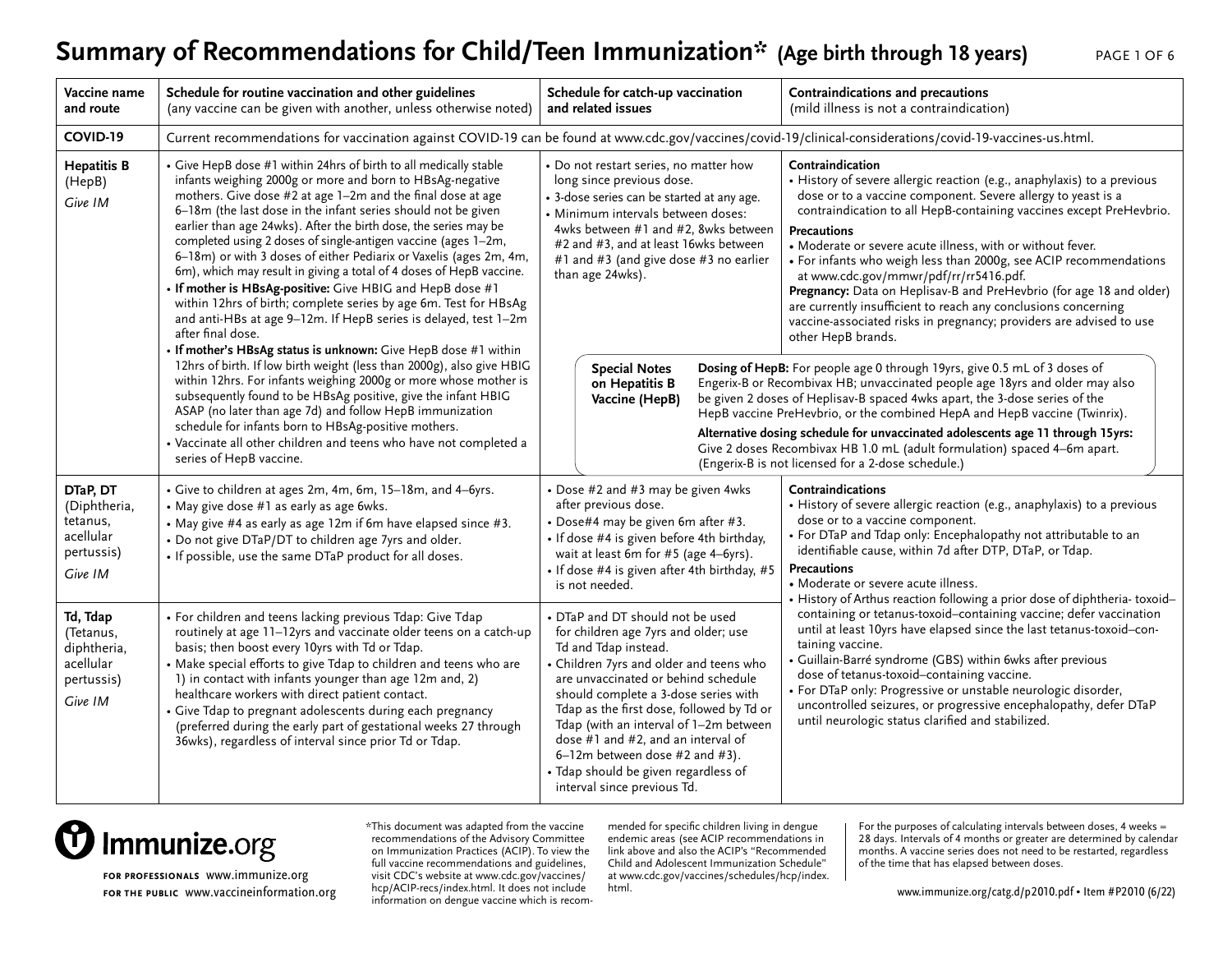# **Summary of Recommendations for Child/Teen Immunization\* (Age birth through 18 years)** PAGE 2 OF 6

| Vaccine name<br>and route                            | Schedule for routine vaccination and other guidelines<br>(any vaccine can be given with another, unless otherwise noted)                                                                                                                                                                                                                                                                                                                                                                                                                                                                                                                                                                                                                                                                                                                                                                                                                                                                                                                                                                                                                                                                                                                                                                                                                                                                                                                                                                                                                                                                                                                          | Schedule for catch-up vaccination and related issues                                                                                                                                                                                                                                                                                                                                                                                                                                                                                                                                                                                                                | Contraindications and precautions<br>(mild illness is not a contraindication)                                                                                                                                                                                                                                                                                                                                                                                 |
|------------------------------------------------------|---------------------------------------------------------------------------------------------------------------------------------------------------------------------------------------------------------------------------------------------------------------------------------------------------------------------------------------------------------------------------------------------------------------------------------------------------------------------------------------------------------------------------------------------------------------------------------------------------------------------------------------------------------------------------------------------------------------------------------------------------------------------------------------------------------------------------------------------------------------------------------------------------------------------------------------------------------------------------------------------------------------------------------------------------------------------------------------------------------------------------------------------------------------------------------------------------------------------------------------------------------------------------------------------------------------------------------------------------------------------------------------------------------------------------------------------------------------------------------------------------------------------------------------------------------------------------------------------------------------------------------------------------|---------------------------------------------------------------------------------------------------------------------------------------------------------------------------------------------------------------------------------------------------------------------------------------------------------------------------------------------------------------------------------------------------------------------------------------------------------------------------------------------------------------------------------------------------------------------------------------------------------------------------------------------------------------------|---------------------------------------------------------------------------------------------------------------------------------------------------------------------------------------------------------------------------------------------------------------------------------------------------------------------------------------------------------------------------------------------------------------------------------------------------------------|
| <b>Rotavirus</b><br>(RV)<br>Give orally              | • Rotarix (RV1): Give at ages 2m, 4m.<br>• RotaTeq (RV5): Give at ages 2m, 4m, 6m.<br>• May give dose #1 as early as age 6wks.<br>• Give final dose no later than age 8m, 0d.                                                                                                                                                                                                                                                                                                                                                                                                                                                                                                                                                                                                                                                                                                                                                                                                                                                                                                                                                                                                                                                                                                                                                                                                                                                                                                                                                                                                                                                                     | • Do not begin series in infants older than age 14wks 6d.<br>• Intervals between doses may be as short as 4wks.<br>• If prior vaccination included use of different or<br>unknown brand(s), a total of 3 doses should be given.                                                                                                                                                                                                                                                                                                                                                                                                                                     | Contraindications<br>· History of severe allergic reaction (e.g.,<br>anaphylaxis) to a previous dose or to a<br>vaccine component.<br>• History of intussusception.<br>· Severe combined immunodeficiency<br>(SCID).<br><b>Precautions</b><br>• Moderate or severe acute illness, with or<br>without fever.<br>• Altered immunocompetence other than<br>SCID.<br>• Chronic gastrointestinal disease.<br>· For RV1 only, spina bifida or bladder<br>exstrophy. |
| Hib<br>(Haemophilus<br>influenzae type b)<br>Give IM | • ActHib (PRP-T), Hiberix, Pentacel, or Vaxelis: Give at age 2m, 4m, 6m,<br>12-15m (booster dose). Vaxelis is not recommended for booster dose;<br>use a different Hib-containing vaccine.<br>• PedvaxHIB (containing PRP-OMP): Give at age 2m, 4m, 12-15m<br>(booster dose).<br>• Dose #1 of Hib vaccine should not be given earlier than age 6wks.<br>• Give final dose (booster dose) no earlier than age 12m and a minimum of<br>8wks after the previous dose.<br>• Hib vaccines are interchangeable; however, if different brands of Hib<br>vaccines are administered for dose #1 and dose #2, a total of 3 doses<br>is necessary to complete the primary series in infants, followed by a<br>booster after age 12m.<br>• For vaccination of children 12 through 59m who are immunocompro-<br>mised (immunoglobulin deficiency, complement component deficiency,<br>HIV infection, receipt of chemotherapy or radiation therapy for cancer)<br>or asplenic: if previously received no doses or only 1 dose before age<br>12m, give 2 additional doses at least 8wks apart; if previously received<br>2 or more doses before age 12m, give 1 additional dose.<br>• Hib is not routinely given to healthy children age 5yrs and older.<br>• 1 dose of Hib vaccine should be administered to children age 5yrs and<br>older who have anatomic or functional asplenia (including sickle cell<br>disease) and who have not received a primary series and booster dose<br>or at least 1 dose of Hib vaccine after age 14m.<br>• 1 dose of Hib vaccine should be administered to unvaccinated persons<br>5 through 18yrs of age with HIV infection. | All Hib vaccines:<br>• If dose #1 was given at 12-14m, give booster in 8wks.<br>• Give only 1 dose to unvaccinated children ages<br>$15 - 59m$ .<br>ActHib:<br>• Dose #2 and #3 may be given 4wks after previous<br>dose.<br>• If dose #1 was given at age 7-11m, only 3 doses are<br>needed; #2 is given at least 4wks after #1, then final<br>dose at age 12-15m (wait at least 8wks after dose #2).<br>PedvaxHIB:<br>• Dose #2 may be given 4wks after #1.<br>NOTE: Recipients of hematopoietic stem cell transplant<br>should receive 3 doses of Hib vaccine at least 4wks apart<br>beginning 6-12m after transplant, regardless of Hib<br>vaccination history. | Contraindications<br>• History of severe allergic reaction (e.g.,<br>anaphylaxis) to a previous dose, to a<br>vaccine component.<br>• For Hiberix, ActHib, and PedvaxHIB only:<br>severe allergic reaction to dry natural latex.<br>• Age younger than 6wks.<br>Precaution<br>Moderate or severe acute illness, with or<br>without fever.                                                                                                                     |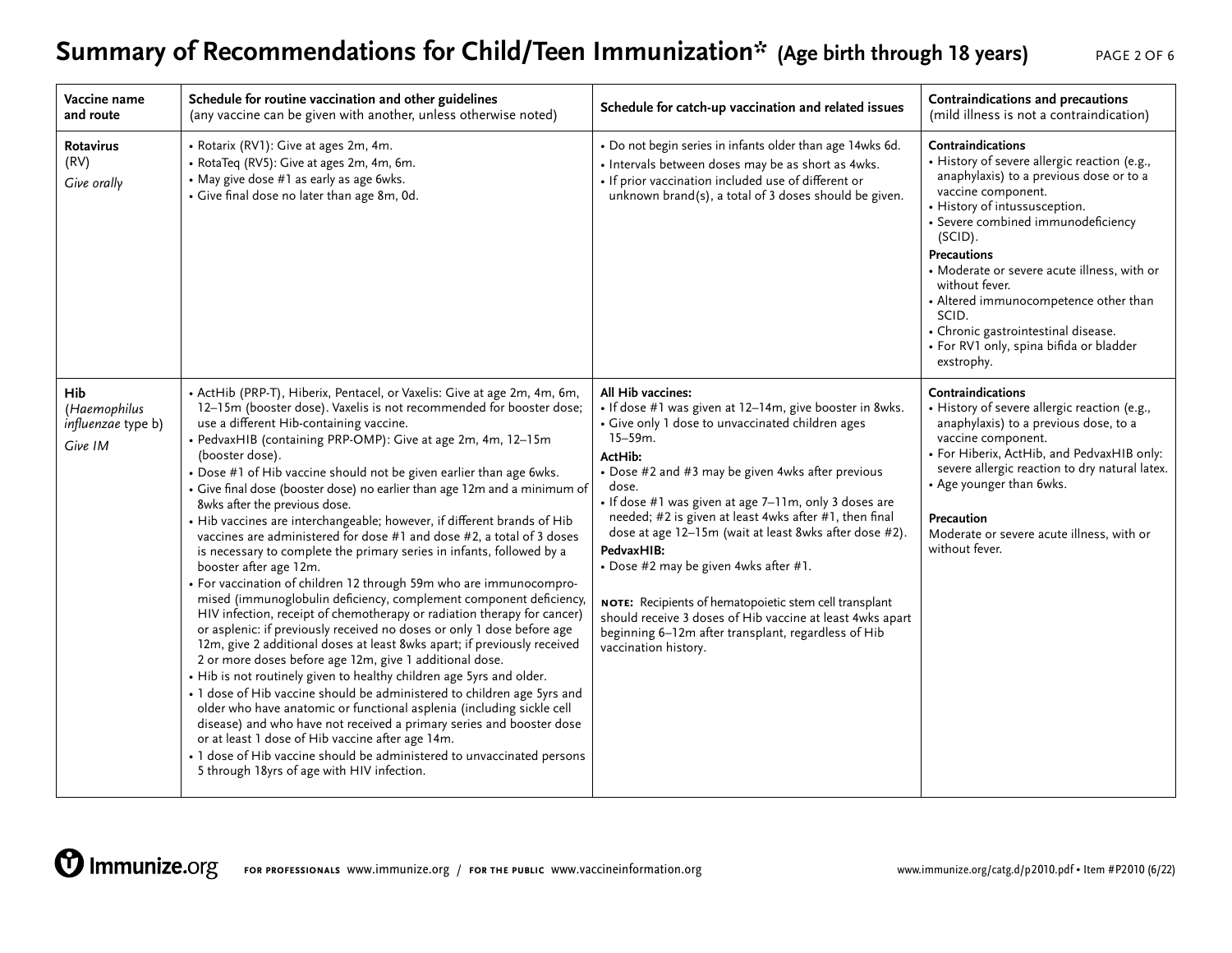# **Summary of Recommendations for Child/Teen Immunization\* (Age birth through 18 years)** PAGE 3 OF 6

| Vaccine name<br>and route                               | Schedule for routine vaccination and<br>other guidelines (any vaccine can be given<br>with another, unless otherwise noted)                                                                                                                                                                                                                                                                                                                                                                                                                                                                               | Schedule for catch-up<br>vaccination and related<br>issues                                                                                                                                                                                                                                                                                                                                       | Contraindications and precautions<br>(mild illness is not a contraindication)                                                                                                                                                                                                                                                                                                                                                                                                                                                                                                                                                                                                                                                                                                                                                                                                                                                                                                                                                                                                                                                                                                                                                                                                                                                                                                                           |
|---------------------------------------------------------|-----------------------------------------------------------------------------------------------------------------------------------------------------------------------------------------------------------------------------------------------------------------------------------------------------------------------------------------------------------------------------------------------------------------------------------------------------------------------------------------------------------------------------------------------------------------------------------------------------------|--------------------------------------------------------------------------------------------------------------------------------------------------------------------------------------------------------------------------------------------------------------------------------------------------------------------------------------------------------------------------------------------------|---------------------------------------------------------------------------------------------------------------------------------------------------------------------------------------------------------------------------------------------------------------------------------------------------------------------------------------------------------------------------------------------------------------------------------------------------------------------------------------------------------------------------------------------------------------------------------------------------------------------------------------------------------------------------------------------------------------------------------------------------------------------------------------------------------------------------------------------------------------------------------------------------------------------------------------------------------------------------------------------------------------------------------------------------------------------------------------------------------------------------------------------------------------------------------------------------------------------------------------------------------------------------------------------------------------------------------------------------------------------------------------------------------|
| Varicella<br>(Var; MMRV)<br>(Chickenpox)<br>Give Subcut | • Give dose #1 at age 12-15m.<br>• Give dose #2 at age 4-6yrs. Dose #2 of<br>Var or MMRV may be given earlier if at<br>least 3m since dose #1. If dose #2 was<br>given at least 4wks after dose #1, it can<br>be accepted as valid.<br>• Give a 2nd dose to all older children/<br>teens with history of only 1 dose.<br>• MMRV may be used in children age<br>12m through 12yrs (see note below).                                                                                                                                                                                                        | • If younger than age 13yrs,<br>space dose #1 and #2 at<br>least 3m apart. If age 13yrs<br>or older, space at least<br>4wks apart.<br>• May use as postexposure<br>prophylaxis if given within 5d.<br>• If Var and either LAIV, MMR,<br>and/or yellow fever vaccine<br>are not given on the same<br>day, space them at least 28d<br>apart. If yellow fever vaccine,<br>space by 30d.             | Contraindications<br>• History of severe allergic reaction (e.g., anaphylaxis) to a previous dose or to a vaccine component.<br>• Pregnancy<br>· Severe immunodeficiency (e.g., hematologic and solid tumors; receiving chemotherapy; congenital<br>immunodeficiency; long-term immunosuppressive therapy, or severely symptomatic HIV).<br>· Family history of congenital or altered immunocompetence, unless verified clinically or by laboratory<br>testing as immunocompetent.<br>Precautions<br>• Moderate or severe acute illness, with or without fever.<br>• Recent (within 11m) receipt of antibody-containing blood product (specific interval depends on<br>product; see ACIP's General Best Practice Guidelines for Immunization at www.cdc.gov/vaccines/hcp/<br>acip-recs/general-recs/downloads/general-recs.pdf regarding time to wait before vaccinating).<br>· Receipt of specific antivirals (i.e., acyclovir, famciclovir, or valacyclovir) 24hrs before vaccination (avoid<br>use of these antiviral drugs for 14d after vaccination).<br>• Use of aspirin or aspirin-containing products.<br>NOTE: For patients with humoral immunodeficiency or leukemia, see www.cdc.gov/mmwr/pdf/rr/rr5604.pdf.                                                                                                                                                                                 |
| <b>MMR</b>                                              | NOTE: For the first dose of MMR and varicella given at age 12-47m,<br>either MMR and Var or MMRV may be used. Unless the parent or<br>caregiver expresses a preference for MMRV, CDC recommends that<br>MMR and Var be used for the first doses in this age group.                                                                                                                                                                                                                                                                                                                                        |                                                                                                                                                                                                                                                                                                                                                                                                  | Contraindications                                                                                                                                                                                                                                                                                                                                                                                                                                                                                                                                                                                                                                                                                                                                                                                                                                                                                                                                                                                                                                                                                                                                                                                                                                                                                                                                                                                       |
| (Measles,<br>mumps,<br>rubella;<br>MMRV)<br>Give Subcut | • Give dose #1 at age 12-15m.<br>• Give MMR at age 6-11m if traveling<br>internationally; revaccinate with 2 doses<br>of MMR at age 12-15m and at least<br>4wks later. The dose given at younger<br>than 12m does not count toward the<br>2-dose series.<br>• Give dose #2 at age 4-6yrs. Dose #2<br>may be given earlier if at least 4wks<br>since dose #1. For MMRV: dose #2 may<br>be given earlier if at least 3m since dose<br>#1.<br>• Give a 2nd dose to all older children and<br>teens with history of only 1 dose.<br>• MMRV may be used in children age 12m<br>through 12yrs (see note above). | • If MMR and either LAIV, Var,<br>and/or yellow fever vaccine<br>are not given on the same<br>day, space them at least 28d<br>apart. If yellow fever vaccine,<br>space by 30d.<br>• When using MMR for both<br>doses, minimum interval is<br>4wks.<br>• When using MMRV for both<br>doses, minimum interval<br>is 3m.<br>• May use as postexposure<br>measles prophylaxis if given<br>within 3d. | • History of severe allergic reaction (e.g., anaphylaxis) to a previous dose or to a vaccine component.<br>• Pregnancy.<br>• Severe immunodeficiency (e.g., hematologic and solid tumors; receiving chemotherapy; congenital im-<br>munodeficiency; long-term immunosuppressive therapy, or HIV with severe immunocompromise).<br>· Family history of congenital or altered immunocompetence, unless verified clinically or by laboratory<br>testing as immunocompetent.<br>NOTE: HIV infection is NOT a contraindication to MMR for children who are not severely immunocom-<br>promised (see www.cdc.gov/mmwr/pdf/rr/rr6204.pdf).<br><b>Precautions</b><br>• Moderate or severe acute illness, with or without fever.<br>• Recent (within 11m) receipt of antibody-containing blood product (specific interval depends on prod-<br>uct; see ACIP's General Best Practice Guidelines for Immunization at www.cdc.gov/vaccines/hcp/acip-<br>recs/general-recs/downloads/general-recs.pdf regarding time to wait before vaccinating).<br>• History of thrombocytopenia or thrombocytopenic purpura.<br>• For MMRV only, personal or family (i.e., sibling or parent) history of seizures.<br>• Need for tuberculin skin testing (TST) or interferon-gamma release assay (IGRA) testing. If TST or<br>IGRA needed, give TST or IGRA before or on same day as MMR, or give TST or IGRA 4wks following MMR. |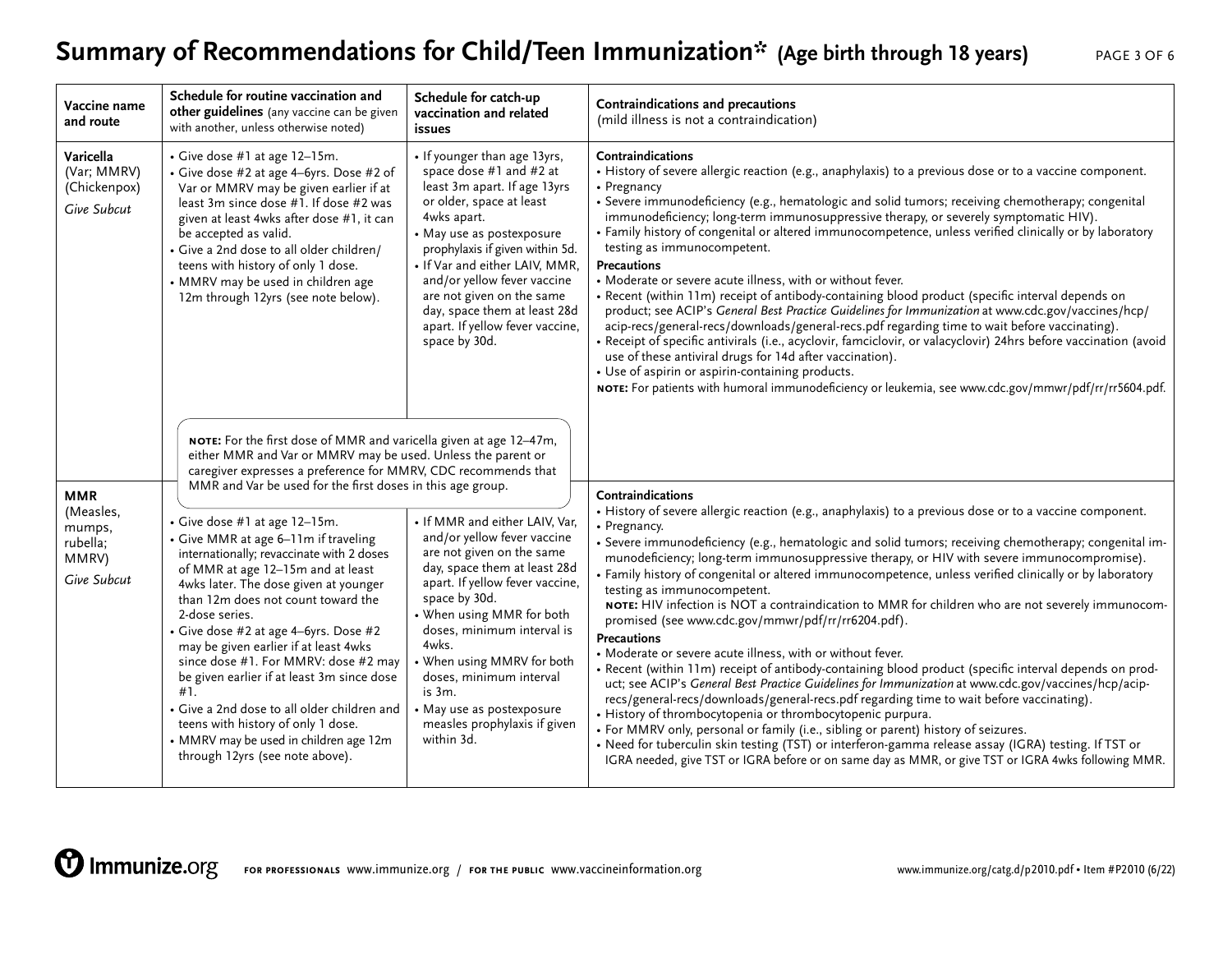# **Summary of Recommendations for Child/Teen Immunization\* (Age birth through 18 years)** PAGE 4 OF 6

| Vaccine name<br>and route                                                       | Schedule for routine vaccination and other guidelines<br>(any vaccine can be given with another, unless otherwise<br>noted)                                                                                                                                                                                                                                                                                                                                                                                                                                                                                                                                                                                                                                                                                                                                                                                                                                                                                                                                                                                                                                                                                                                                                                                                                                                     | Schedule for catch-up vaccination and related issues                                                                                                                                                                                                                                                                                                                                                                                                                                                                                                                                                                                                                                                                                                                                                                                                                                                                                                                                                                                                                                                                                                                                                                                                                                             | Contraindications and precautions<br>(mild illness is not a contra-indication)                                                                                                                                                                                                                                                                      |
|---------------------------------------------------------------------------------|---------------------------------------------------------------------------------------------------------------------------------------------------------------------------------------------------------------------------------------------------------------------------------------------------------------------------------------------------------------------------------------------------------------------------------------------------------------------------------------------------------------------------------------------------------------------------------------------------------------------------------------------------------------------------------------------------------------------------------------------------------------------------------------------------------------------------------------------------------------------------------------------------------------------------------------------------------------------------------------------------------------------------------------------------------------------------------------------------------------------------------------------------------------------------------------------------------------------------------------------------------------------------------------------------------------------------------------------------------------------------------|--------------------------------------------------------------------------------------------------------------------------------------------------------------------------------------------------------------------------------------------------------------------------------------------------------------------------------------------------------------------------------------------------------------------------------------------------------------------------------------------------------------------------------------------------------------------------------------------------------------------------------------------------------------------------------------------------------------------------------------------------------------------------------------------------------------------------------------------------------------------------------------------------------------------------------------------------------------------------------------------------------------------------------------------------------------------------------------------------------------------------------------------------------------------------------------------------------------------------------------------------------------------------------------------------|-----------------------------------------------------------------------------------------------------------------------------------------------------------------------------------------------------------------------------------------------------------------------------------------------------------------------------------------------------|
| Pneumococcal<br>conjugate<br>(PCV13)<br>Prevnar 13<br>Give IM                   | · Give at ages 2m, 4m, 6m, 12-15m (booster dose).<br>• Dose #1 may be given as early as age 6wks.<br>• For age 24 through 59m and healthy: if unvaccinated or any<br>incomplete schedule of 3 doses of PCV 13 was received<br>previously, give 1 supplemental dose of PCV13 at least 8wks<br>after the most recent dose.<br>• For high-risk** children ages 2 through 5yrs: give 2 doses at<br>least 8wks apart if they previously received an incomplete<br>schedule of fewer than 3 doses; give 1 dose at least 8wks after<br>the most recent dose if they previously received 3 doses.<br>• For high-risk** children: all recommended PCV13 doses should<br>be given prior to PPSV vaccination.<br>. PCV13 is not routinely given to healthy children age 5yrs and older.<br>** High-risk<br>For both PCV13 and PPSV23 in children ages 2-18yrs: those with<br>sickle cell disease; anatomic or functional asplenia; chronic renal failure<br>or nephrotic syndrome; cerebrospinal fluid leaks; HIV infection; immuno-<br>suppression; diseases associated with immunosuppressive treatment<br>and/or radiation therapy, including cancer; asthma, if taking high dose<br>corticosteroids; solid organ transplantation; or who have or will have<br>a cochlear implant.<br>For both PCV13 and PPSV23 in 2-5yrs: those with chronic cardiac or<br>pulmonary disease; diabetes | · When children are behind on PCV13 schedule, minimum interval<br>for doses given to children younger than age 12m is 4wks; for<br>doses given at 12m and older, it is 8wks.<br>• For age 7 through 11m: If history of 0 doses, give 2 doses of<br>PCV13, 4wks apart, with a 3rd dose at age 12-15m; if history of<br>1 or 2 doses, give 1 dose of PCV13 with a 2nd dose at age 12-15m<br>at least 8wks later.<br>• For age 12 through 23m: If unvaccinated or history of 1 dose<br>before age 12m, give 2 doses of PCV13 8wks apart; if history of<br>1 dose at or after age 12m or 2 or 3 doses before age 12m, give<br>1 dose of PCV13 at least 8wks after most recent dose.<br>• For age 2 through 5yrs and at high risk**: If unvaccinated or any<br>incomplete schedule of 1 or 2 doses, give 2 doses of PCV13, 1 at<br>least 8wks after the most recent dose and another dose at least<br>8wks later; if any incomplete series of 3 doses, give 1 supplemen-<br>tal dose of PCV13 at least 8wks after the most recent dose.<br>For children ages 6 through 18yrs with functional or anatomic<br>asplenia (including sickle cell disease), HIV infection or other<br>immunocompromising condition, cochlear implant, or CSF leak,<br>give 1 dose of PCV13 if no previous history of PCV13. | Contraindication<br>• History of severe allergic reaction<br>(e.g., anaphylaxis) to a previous dose<br>or to a vaccine component.<br>• History of severe allergic reaction<br>(e.g., anaphylaxis) to any diphtheria-<br>toxoid-containing vaccine or its<br>component.<br>Precaution<br>Moderate or severe acute illness, with<br>or without fever. |
| Pneumococcal<br>polysaccharide<br>(PPSV23)<br>Pneumovax 23<br>Give IM or Subcut | For PPSV23 only in 6-18yrs: those with chronic cardiac, pulmonary,<br>or liver disease, diabetes, alcoholism<br>• Give 1 dose at least 8wks after final dose of PCV13 to high-risk**<br>children age 2yrs and older.<br>• For children who have sickle cell disease, functional or anatomic<br>asplenia, HIV infection, or other immunocompromising<br>condition, give a 2nd dose of PPSV 5yrs after previous PPSV (see<br>ACIP pneumococcal recommendations at www.cdc.gov/mmwr/<br>pdf/rr/rr5911.pdf).                                                                                                                                                                                                                                                                                                                                                                                                                                                                                                                                                                                                                                                                                                                                                                                                                                                                        |                                                                                                                                                                                                                                                                                                                                                                                                                                                                                                                                                                                                                                                                                                                                                                                                                                                                                                                                                                                                                                                                                                                                                                                                                                                                                                  | Contraindication<br>History of severe allergic reaction<br>(e.g., anaphylaxis) to a previous dose<br>or to a vaccine component.<br>Precaution<br>Moderate or severe acute illness, with<br>or without fever.                                                                                                                                        |
| Human<br>papillomavirus<br>(HPV)<br>Give IM                                     | • Give a 2-dose series of HPV to all adolescents at age 11-12yrs<br>on a 0, 6-12m schedule; may be given beginning at age 9yrs.<br>• Give a 3-dose series of HPV to any child who is immunocom-<br>promised (may be given beginning at age 9yrs) and to teens age<br>15yrs or older on a 0, 1-2, 6m schedule.<br>• Give a 3-dose series of HPV to all persons through age 26yrs<br>who were not previously vaccinated.<br>• Other guidance: Pregnancy is neither a contraindication nor a<br>precaution to HPV vaccine, but vaccination should be delayed<br>until after pregnancy.                                                                                                                                                                                                                                                                                                                                                                                                                                                                                                                                                                                                                                                                                                                                                                                             | • With the exception of immunocompromised persons, a 2-dose<br>schedule may be followed for all persons initiating the HPV<br>vaccine series before age 15yrs.<br>• A 3-dose schedule must be followed for all persons initiating the<br>series at age 15yrs or older, as well as for immunocompromised<br>persons ages 9 through 26yrs.<br>· Minimum intervals between doses: 2-dose schedule: 5m; 3-dose<br>schedule: 4wks between #1 and #2; 12wks between #2 and #3<br>and 5m between #1 and #3.                                                                                                                                                                                                                                                                                                                                                                                                                                                                                                                                                                                                                                                                                                                                                                                             | Contraindication<br>History of severe allergic reaction (e.g.,<br>anaphylaxis) to a previous dose or to a<br>vaccine component.<br>Precaution<br>Moderate or severe acute illness, with<br>or without fever.                                                                                                                                        |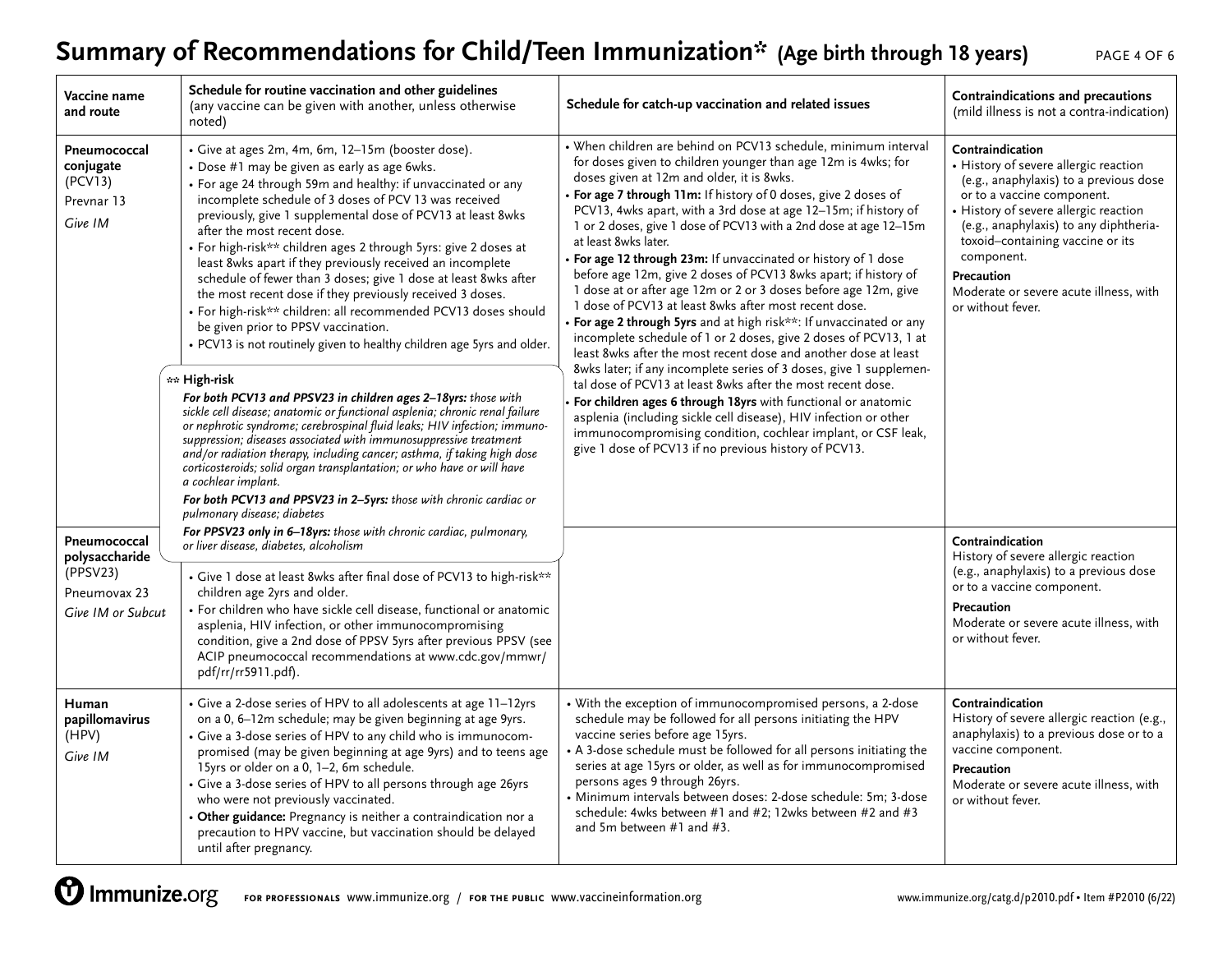# Summary of Recommendations for Child/Teen Immunization\* (Age birth through 18 years) PAGE 5 OF 6

| Vaccine name<br>and route                                                                                                                                                                                                                               | Schedule for routine vaccination and other guidelines<br>(any vaccine can be given with another, unless otherwise noted)                                                                                                                                                                                                                                                                                                                                                                                                                                                                                                                                                                                                                                                                                                                                                                                                                                                                                                                                                                                                                                                                                                                                                                                                                                                                                                                                                                                                                                                                                                                  | Schedule for catch-up vaccination<br>and related issues                                                                                                                                                                                                                                                                                                                                                                                                                                                                                                                                                                                                                                                                                                                                                                                                                                                                                                                                                                                                                                                                                                                                                                                                                                                                                                                                                                                                                                                                                                                                                                                                                                                                                                                                                                                                                                                                                                                                                     | Contraindications and precautions<br>(mild illness is not a contraindication)                                                                                                                                                                |
|---------------------------------------------------------------------------------------------------------------------------------------------------------------------------------------------------------------------------------------------------------|-------------------------------------------------------------------------------------------------------------------------------------------------------------------------------------------------------------------------------------------------------------------------------------------------------------------------------------------------------------------------------------------------------------------------------------------------------------------------------------------------------------------------------------------------------------------------------------------------------------------------------------------------------------------------------------------------------------------------------------------------------------------------------------------------------------------------------------------------------------------------------------------------------------------------------------------------------------------------------------------------------------------------------------------------------------------------------------------------------------------------------------------------------------------------------------------------------------------------------------------------------------------------------------------------------------------------------------------------------------------------------------------------------------------------------------------------------------------------------------------------------------------------------------------------------------------------------------------------------------------------------------------|-------------------------------------------------------------------------------------------------------------------------------------------------------------------------------------------------------------------------------------------------------------------------------------------------------------------------------------------------------------------------------------------------------------------------------------------------------------------------------------------------------------------------------------------------------------------------------------------------------------------------------------------------------------------------------------------------------------------------------------------------------------------------------------------------------------------------------------------------------------------------------------------------------------------------------------------------------------------------------------------------------------------------------------------------------------------------------------------------------------------------------------------------------------------------------------------------------------------------------------------------------------------------------------------------------------------------------------------------------------------------------------------------------------------------------------------------------------------------------------------------------------------------------------------------------------------------------------------------------------------------------------------------------------------------------------------------------------------------------------------------------------------------------------------------------------------------------------------------------------------------------------------------------------------------------------------------------------------------------------------------------------|----------------------------------------------------------------------------------------------------------------------------------------------------------------------------------------------------------------------------------------------|
| <b>Hepatitis A</b><br>(HepA)<br>Give IM                                                                                                                                                                                                                 | • Give 2 doses spaced 6-18m apart to all children at age 1yr (12-23m).<br>• Vaccinate all previously unvaccinated children and adolescents<br>age 2 through 18yrs.<br>• Give 1 dose to children age 6-11m who travel outside the U.S. to countries<br>with high or intermediate HepA endemicity. This dose does not count toward<br>the routine 2-dose series given at age 1yr.                                                                                                                                                                                                                                                                                                                                                                                                                                                                                                                                                                                                                                                                                                                                                                                                                                                                                                                                                                                                                                                                                                                                                                                                                                                           | · Minimum interval between doses is 6m.<br>• Give 1 dose as postexposure prophy-<br>laxis to incompletely vaccinated children<br>and teens age 12m and older who have<br>recently (during the past<br>2wks) been exposed to hepatitis A virus.<br>For children younger than 12 months,<br>use IG (0.1 mL/kg), rather than vaccine,<br>for postexposure prophylaxis.                                                                                                                                                                                                                                                                                                                                                                                                                                                                                                                                                                                                                                                                                                                                                                                                                                                                                                                                                                                                                                                                                                                                                                                                                                                                                                                                                                                                                                                                                                                                                                                                                                         | Contraindication<br>History of severe allergic reaction (e.g., anaphy-<br>laxis) to a previous dose or to a vaccine compo-<br>nent, including neomycin.<br><b>Precautions</b><br>Moderate or severe acute illness, with or without<br>fever. |
| Inactivated polio<br>(IPV)<br>Give Subcut or<br>IM                                                                                                                                                                                                      | • Give to children at ages 2m, 4m, 6-18m, 4-6yrs.<br>• May give dose #1 as early as age 6wks.<br>• Not routinely recommended for U.S. residents age 18yrs and older (except<br>certain travelers). For information on polio vaccination for international<br>travelers, see wwwnc.cdc.gov/travel/diseases/poliomyelitis.<br>· Doses of oral poliovirus vaccine (OPV) administered outside the U.S. before<br>Apr. 1, 2016 may be counted toward the IPV series, unless OPV specifically<br>noted as part of a campaign.                                                                                                                                                                                                                                                                                                                                                                                                                                                                                                                                                                                                                                                                                                                                                                                                                                                                                                                                                                                                                                                                                                                   | • The final dose should be given on or after<br>the 4th birthday and at least 6m from the<br>previous dose.<br>• If dose #3 is given after 4th birthday,<br>dose #4 is not needed if dose #3 is given<br>at least 6m after dose #2.                                                                                                                                                                                                                                                                                                                                                                                                                                                                                                                                                                                                                                                                                                                                                                                                                                                                                                                                                                                                                                                                                                                                                                                                                                                                                                                                                                                                                                                                                                                                                                                                                                                                                                                                                                         | Contraindication<br>History of severe allergic reaction (e.g., anaphy-<br>laxis) to a previous dose or to a vaccine compo-<br>nent.<br><b>Precautions</b><br>• Moderate or severe acute illness, with or without<br>fever.<br>• Pregnancy.   |
| Influenza<br>Inactivated<br>influenza<br>vaccine (IIV)<br>Give IM<br>IIV includes<br>recombinant<br>influenza vaccine<br>(RIV) for teens ages<br>18yrs and older<br>Live attenuated<br>influenza<br>vaccine (LAIV)<br><b>Give NAS</b><br>(intranasally) | • Vaccinate all children and teens age 6m and older.<br>• For children age 6m through 8yrs, give 2 doses of age-appropriate vaccine,<br>spaced 4 wks apart, who 1) are first-time vaccinees,<br>or 2) have received only one lifetime dose previous to this current season<br>(season runs July to June).<br>• For IIV in children age 6-35m, give one of the following: Afluria<br>0.25 mL dose, Fluarix 0.5 mL dose, Flucelvax 0.5 mL dose, FluLaval 0.5 mL<br>dose, or Fluzone 0.25 or 0.5 mL dose.<br>• For IIV in children age 3yrs and older, give 0.5 mL dose of any age-appropriate<br>influenza vaccine.<br>• For LAIV in children age 2yrs and older, give 0.2 mL nasal spray dose.<br>• For teens age 18yrs and older: recombinant influenza vaccine<br>(RIV) may also be used.<br>Other guidance:<br>• Children with functional or anatomic asplenia, complement deficiency, cochlear<br>implant, or CSF leak should not receive LAIV.<br>• Children with egg allergy of any severity can receive any age-appropriate<br>influenza vaccine (i.e., any IIV, RIV, or LAIV) that is otherwise appropriate for<br>their health status. People having had a previous severe reaction to eggs<br>involving symptoms other than hives should be administered vaccine in a<br>medical setting (e.g., a health department or physician office) and should be<br>supervised by a healthcare provider who is able to recognize and manage severe<br>allergic conditions, unless receiving egg-free ccIIV or RIV.<br>• For children/teens who experience only hives with exposure to eggs, give any<br>age-appropriate influenza vaccine. | Contraindications<br>• History of severe allergic reaction (e.g., anaphylaxis) to any IIV, ccIIV, RIV, or LAIV of any valency<br>or to a vaccine component (except egg) is a contraindication to further doses of the same<br>vaccine.<br>• For egg-based IIV, prior severe allergic reaction to LAIV; for LAIV, prior severe reaction to<br>egg-based IIV.<br>• For LAIV only: Functional or anatomic asplenia; active communication between the cerebrospi-<br>nal fluid (CSF) and the oropharynx, nasopharynx, nose, ear, or any other cranial CSF leak;<br>cochlear implant; immunosuppression (including that caused by medications or HIV); close<br>contacts or caregivers of severely immunosuppressed people who require a protected<br>environment; pregnancy; for children and teens ages 6m through 18yrs, current aspirin or<br>salicylate-containing medication; for children age 2 through 4yrs, a history of asthma or<br>wheezing; receipt of zanamivir and oseltamivir within 48hrs, peramivir within 5d, or baloxavir<br>within 17d (if use of any of these antiviral drugs within 14d after LAIV, revaccinate with IIV).<br><b>Precautions</b><br>• Moderate or severe acute illness, with or without fever.<br>• History of Guillain-Barré syndrome (GBS) within 6wks of a previous influenza vaccination.<br>• For ccIIV4 and RIV4: History of a severe allergic reaction (e.g., anaphylaxis) to any IIV, LAIV, or<br>RIV is a precaution for ccIIV; or a severe allergic reaction (e.g., anaphylaxis) to any IIV, LAIV, or<br>ccIIV is a precaution for RIV. If administering ccIIV or RIV, administer in a medical setting<br>under the supervision of a healthcare provider who can recognize and manage severe allergic<br>reactions.<br>· For LAIV only: Chronic pulmonary (including asthma in children age 5yrs and older), cardiovas-<br>cular (except hypertension), renal, hepatic, neurological/neuromuscular, hematologic or<br>metabolic (including diabetes) disorders. |                                                                                                                                                                                                                                              |